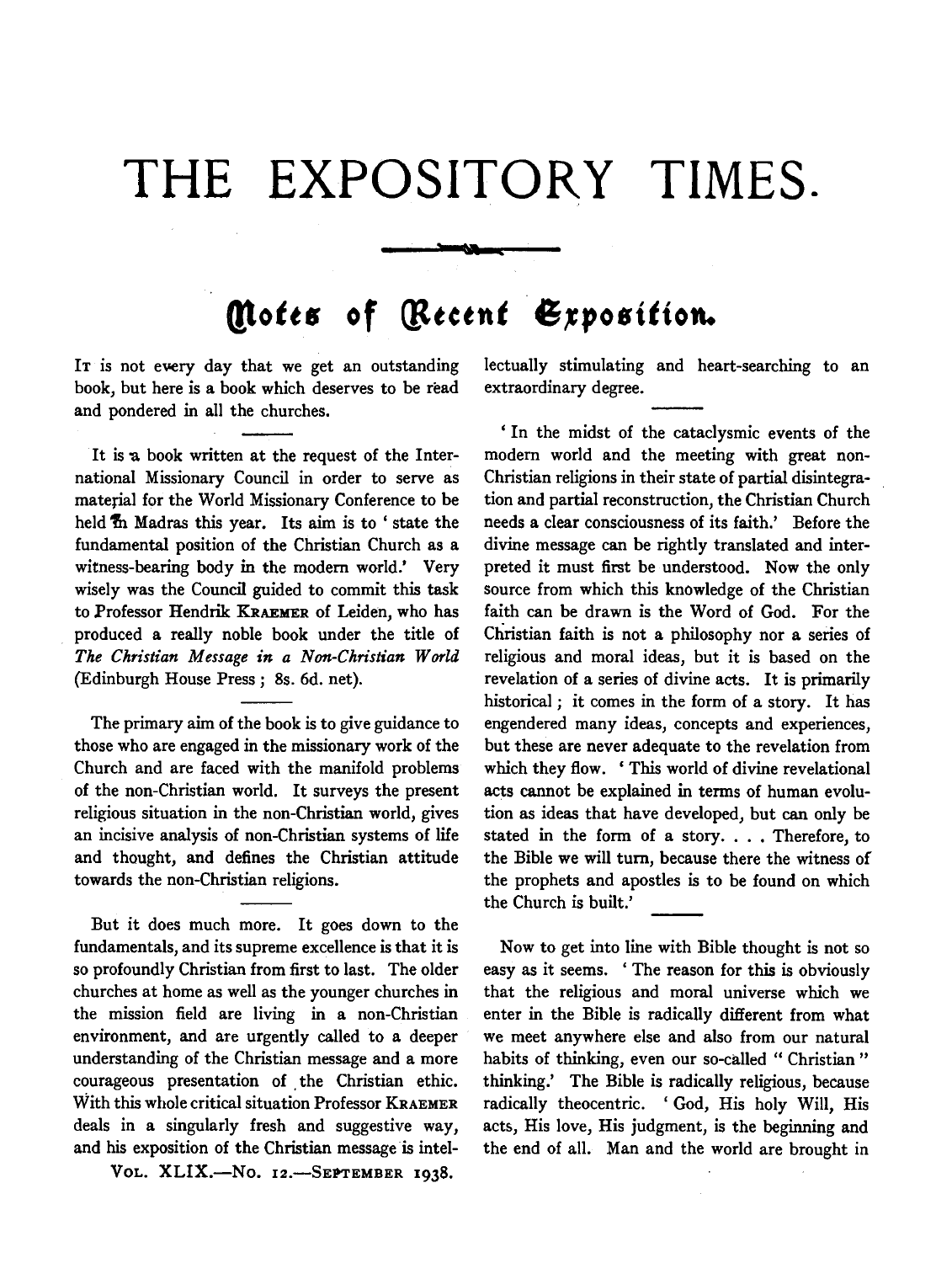the place held by the Blessed Virgin in the purpose of God.

Nor shall we follow our author in his exposition under the second head of the Roman claim to authority. He indulges the hope that in time this claim, which interferes with the claims of conscience and of God, will be abandoned. Nowadays the Holy Father is only regarded as infallible under conditions which hardly ever occur. The ultimate authority belongs in fact to the Church in union with the Holy Father, and not to the Holy Father himself. And a meaning may be given to the infallibility of the Church which is in accordance with the New Testament teaching, and on which the various communions may be united. The teaching which the Church as a whole has given throughout the centuries, and which its members have accepted, we may take to be, if not infallible, ' as little removed from infallibility as is no matter.'

' If the changes for which we hope pass over the Roman Church, it will be comparatively easy for the rest of Christendom to enter into union with it, and even to give to the Bishop of Rome, not only recognition as the chief Bishop of Christendom, but functions in relation to the whole Church which will be invaluable for the preservation of discipline and unity.'

So far the Roman Church. What now of the changes necessary in other communions ? As a step toward reunion the Church of England and Protestant communions must begin, says Dr. GouoGE, to rid themselves of three characteristics -individualism, indiscipline, and nationalism.

Individualism he regards as the first and greatest obstacle to reunion. It is the great curse of Protestantism and of Anglicanism, and not least of Anglo-Catholics. While we cannot surrender either our individual judgment or our individual conscience, we should profoundly mistrust both when we find them out of harmony with those of our fellow-Christians.

Individualism leads to indiscipline, which is widely prevalent in the Church of England and among Protestants generally. At the Edinburgh

Conference the suggestion that it was the duty of the Church to discipline the lives of its members occasioned much laughter. 'What Calvin, not to say St. Paul, would have thought of this passes imagination.' But it is the natural result of the view that it is our individual welfare, and not the welfare of the Church as a whole, with which we should be primarily concerned.

As for nationalism, the third characteristic commonly found in churches outside the Roman obedience, it still shows itself in a strong tendency at least to put the welfare of the nation rather than that of the universal Church into the foreground of thought and effort. Despite the large exodus of the world from it, the Church of England is by no means free as yet from nationalism. But, as secular education and freedom of thought grow, the identification of the churches with the nations will pass away to the decrease of their members and the increase of their purity. Healthful reunion may have to wait for that.

Dr. Gounge's positions are apt sometimes to be misunderstood, and in any case they will hardly meet with universal acceptance ; but he must be given the credit of his conviction that the reunion of the Church of God is a far more important work than the endeavour to apply Christian principles to national and international life. These principles, as he urges, are not likely to be understood or accepted unless they are first illustrated, and their successful working demonstrated, in the life of the Church itself.

The significance of the rise of the Totalitarian State for Christianity has been so often referred to in these 'Notes' that some readers may be a little tired of the subject. Yet it is a matter of such vital importance that we make no apology for returning to it, whenever a noteworthy pronouncement on the topic is made.

One of the most suggestive utterances is that of Professor Andre PHILIP, a learned member of the French Chamber of Deputies, who was invited to deliver the ' Burge Memorial Lecture ' for the current year, and whose Lecture on *Christianity*